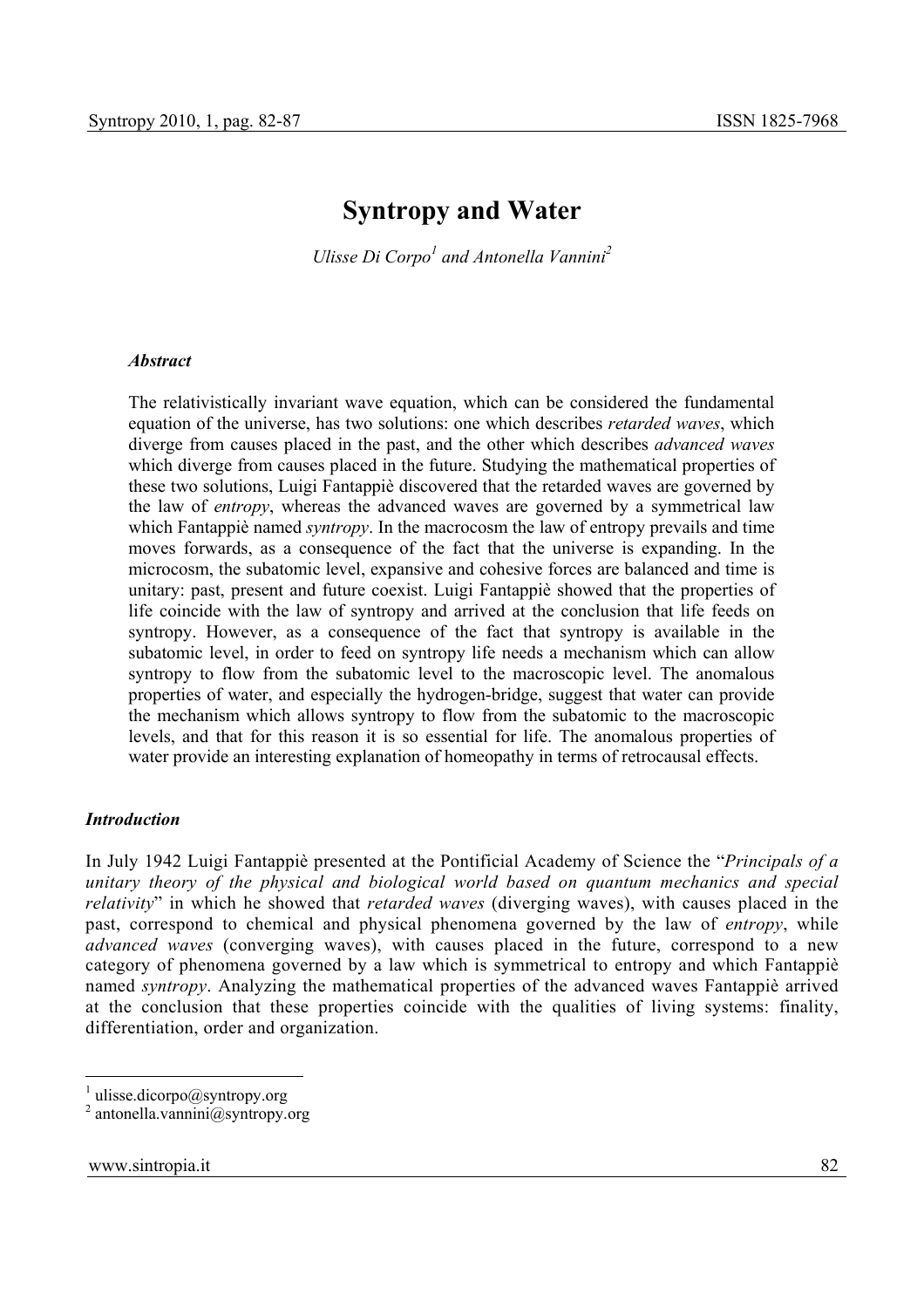The second principle of thermodynamics states that in each transformation of energy (for example when heat is transformed into work), a part of energy is dispersed in the environment. Entropy measures how much energy has been dissipated in the environment. When energy is distributed in a uniform way, for example no variations in heat exist, a state of equilibrium is reached and it is impossible to transform energy into work. Entropy, therefore, measures how much a system is near to the state of equilibrium and the degree of disorder in the system. Entropic phenomena show the following characteristics:

- 1. *tendency towards homogeneity*: entropic phenomena tend to level out in the sense that they evolve from differentiation to homogeneity, from complex to simple. With time homogeneity and the uniformity of the system grow: the entropy of the system increases.
- 2. *Causality*: diverging waves cannot exist in the absence of causes which have generated them.

The qualities of syntropic phenomena are the following:

- 1. Entropy diminishes.
- 2. Syntropic phenomena are anti-dissipative and attract. Converging waves concentrate energy and matter in ever smaller spaces.
- 3. Because the concentration of matter and energy cannot be indefinite, entropic phenomena should compensate the concentration of energy and matter. In syntropic phenomena an exchange of matter and energy with the environment is expected.
- 4. Syntropic phenomena are generated by "final causes", attractors, which absorb converging waves. These "final causes" are strictly connected with the existence of the syntropic phenomena: in this way it is possible to introduce a concept of "scientific finalism", where finalism is equal to "final cause".

As a consequence of the fact that the universe is expanding, macrocosm is governed by the law of entropy which forces time to flow from the past to the future (Eddington, 1927) and causes to precede effects (mechanical causation: cause  $\rightarrow$  effect). On the contrary, in the atom expansive forces (entropy) and cohesive forces (syntropy) are balanced, and time and causes flow in both directions (cause  $\rightarrow$ effect ← cause), giving way to syntropic processes. Einstein's famous *Übercausalität*: supercausality.

The law of entropy implies that systems can evolve only towards disorder and destruction of all forms of organization; for this reason several biologists (Monod, 1974) have reached the conclusion that the properties of life cannot originate from the laws of the macrocosm, as these are governed by entropy and evolve towards heat death, disorder, and the annihilation of all forms of organization. Supercausality, and especially syntropy, which is observed in the microcosm, imply the qualities of order, organization, and growth, which are typical of living systems.

Consequently Fantappiè suggests that life qualities could be a consequence of the properties of the subatomic level, of quantum physics. But, as soon as the syntropic system grows into the macroscopic level it starts conflicting with the law of entropy, which governs the macrocosm level and tends to the destruction of any form of organization and structure. In this way the fight for survival, in the form of conflicts with the law of entropy, begins.

The conflict between life and entropy is well known and it has been discussed continuously by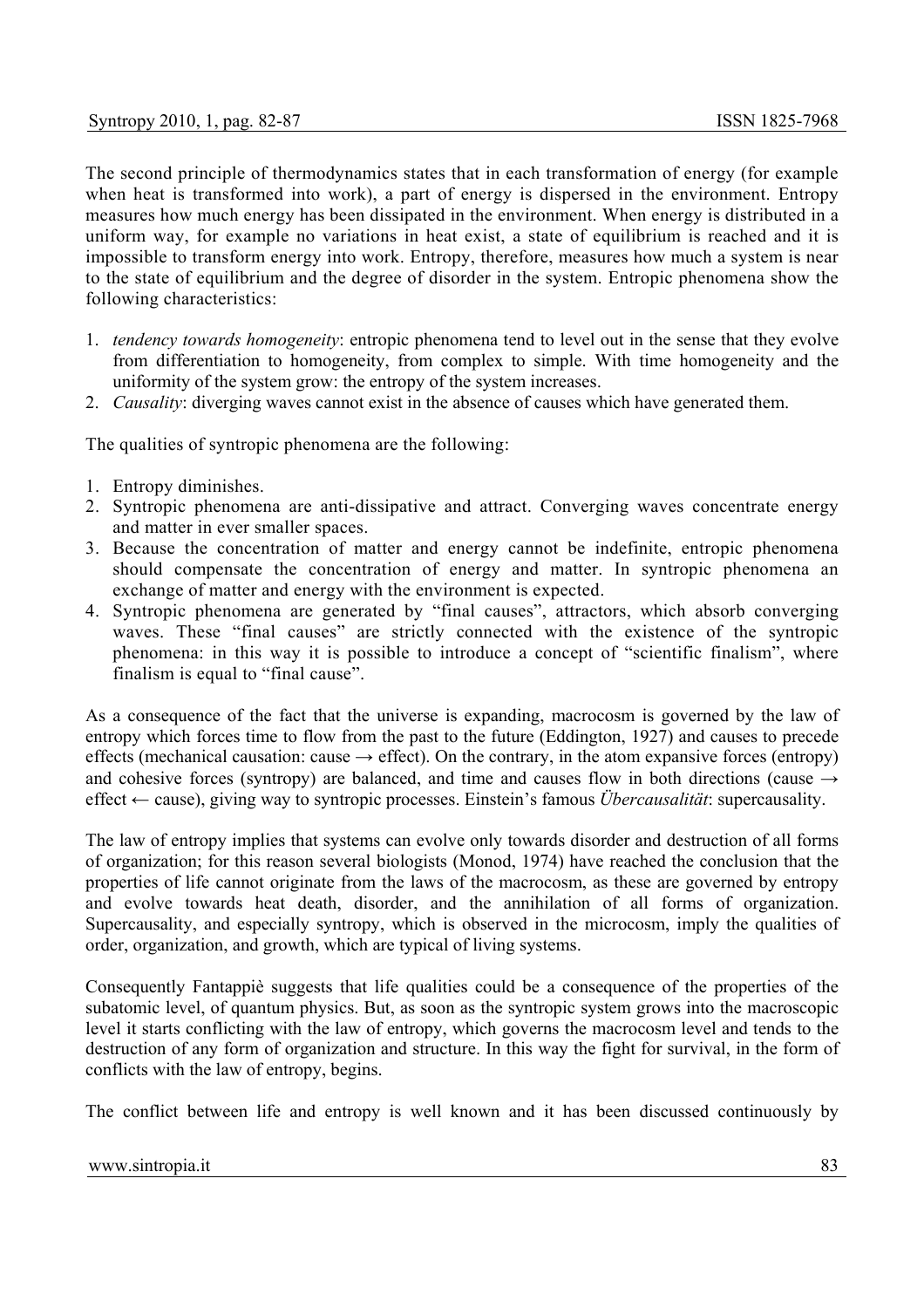biologists and physicists. Schödinger (Nobel prize 1933 for physics), answering the question about what allows life to contrast entropy, concluded that life feeds on "negative entropy" (Schödinger, 1944); the same conclusion was reached by Albert Szent-György (Nobel prize 1937 for physiology and discoverer of vitamin C) when he used the term syntropy in order to describe the qualities of negative entropy as the main property of living systems (Szent-György 1977). Albert Szent-Gyorgyi states that "*it is impossible to explain the qualities, organization and order of living systems starting from the entropic laws of the macrocosm*". This is one of the paradoxes of modern biology: the properties of living systems oppose the laws which govern the macro level of reality.

The hypothesis of a fundamental conflict between life (syntropy) and environment (entropy) leads to the conclusion that living systems, in order to survive, need to acquire syntropy from the subatomic level. In order to acquire syntropy from the subatomic level, a mechanism which can operate as a bridge is needed. Fantappiè recognized in water the qualities of this mechanism, concluding that water is essential for life because it allows syntropy to flow from the quantum subatomic level to the macroscopic level of life.

### *Water and syntropy*

Compared to other liquids, water shows various anomalous properties, among which (Ball, 1999):

- 1. When it freezes it expands and becomes less dense. Other liquid's molecules, when they are cooled, vibrate more slowly, concentrate, solidify, become more dense and heavy and sink. With water exactly the opposite is observed.
- 2. In liquids the process of solidification starts from the bottom, since hot molecules move towards the top, whereas cold molecules move towards the bottom. The liquid in the lower part is therefore the first which reaches the solidification temperature; for this reason liquids solidify starting from the bottom. In the case of water exactly the opposite happens: water solidifies starting from the top.
- 3. Water shows a heat capacity by far greater than other liquids. Water can absorb large quantities of heat, which is then released slowly. The quantity of heat which is necessary to change the temperature of water is by far greater than what it is needed for other liquids.
- 4. When compressed cold water becomes more fluid; in other liquids, viscosity increases with pressure.
- 5. Friction among surfaces of solids is usually high, whereas with ice friction is low and ice surfaces result to be slippery.
- 6. At near to freezing temperatures the surfaces of ice adhere when they come into contact. This mechanism allows snow to compact in snow balls, whereas it is impossible to produce balls of flour, sugar or other solid materials, if no water is used.
- 7. Compared to other liquids, in water the distance between melting and boiling temperatures is very high. Water molecules have high cohesive properties which increase the temperature which is needed to change water from liquid to gas. The attraction forces among water molecules are ten times stronger than the van der Waals force which keeps together the molecules of other liquids.

The anomalous properties of water are a consequence of the *hydrogen bridge* mechanism: instead of creating a tie with the oxygen atom, the hydrogen atom links to the electrons, forming in this way a bridge between the subatomic level (electrons) and the atomic level (hydrogen atom). This bridge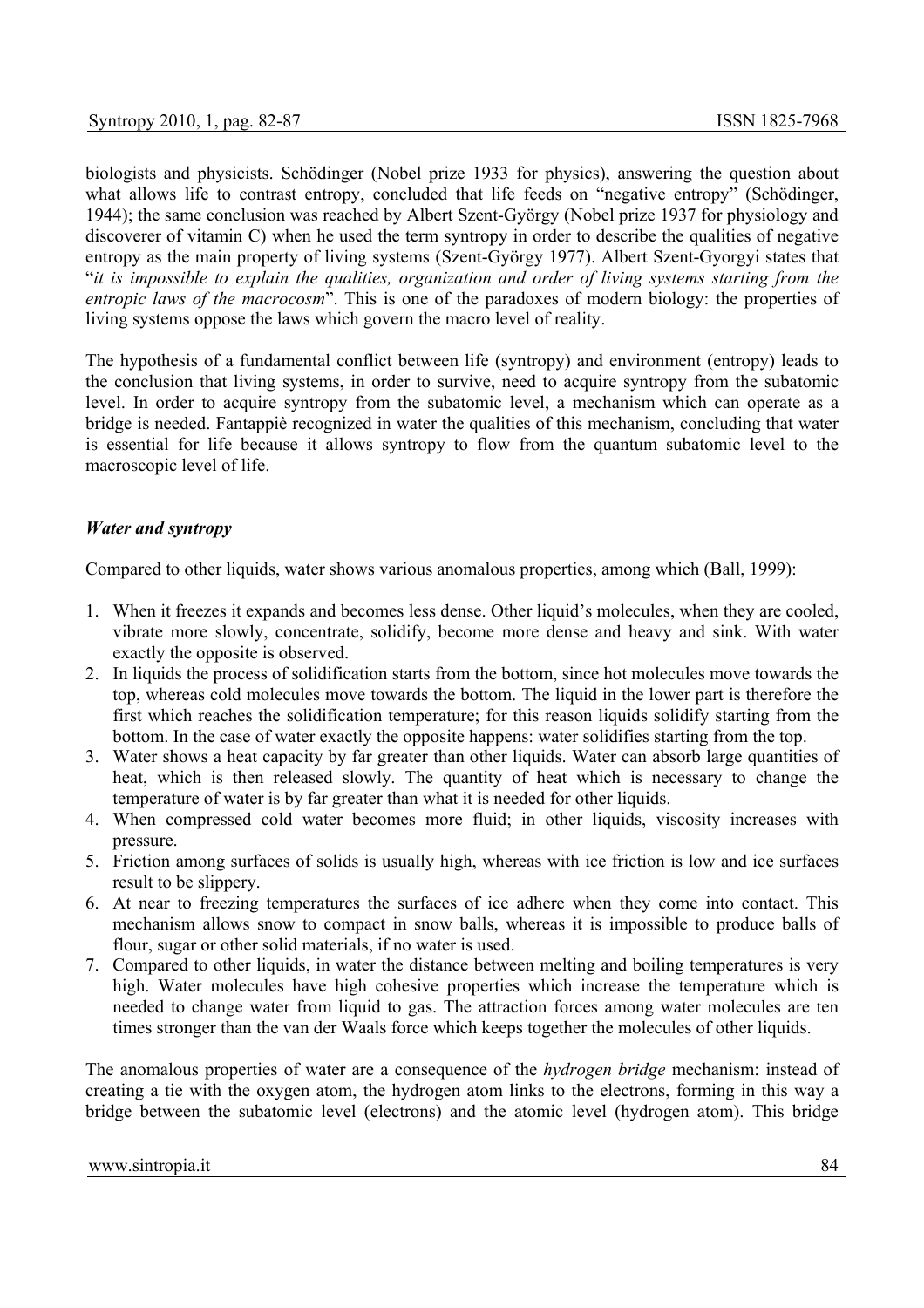between the inner level of the atom (micro) and the outer level of the atom (macro) allows syntropy to flow from the micro to the macro level.

The hydrogen bridge makes water totally different from other liquids, mainly by increasing its cohesive forces (syntropy).

Water is not the only molecule with hydrogen bridges. Also ammonia and fluoride acid form hydrogen bridges and these molecules show anomalous properties similar to water. However, water produces a higher number of hydrogen bridges and this determines the high cohesive properties of water which link molecules in wide dynamic labyrinths.

The anomaly of water can be attributed to its strong cohesive properties. Other liquid molecules, with hydrogen bridges, do not reach these strong cohesive forces and do not produces large scale structures. Hydrogen bridges provide water with qualities which influence its physical properties of density, heat capacity and heat transmission.

It is interesting to note that when water is supercooled to the experimental limit of -38°C, its heat capacity increases dramatically. At the theoretical limit of -45°C the heat capacity of water would be infinite; water could absorb infinite quantities of heat without increasing its temperature. At this theoretical limit even the slightest increase in pressure would make water disappear, similarly to what happens with black holes in which the reversal of the time arrow makes matter disappear.

When water freezes hydrogen bridges stop existing and the flow of syntropy from the micro to the macro level stops, leading life to death. This is one of the reasons why, when blood freezes, life stops.

The anomalous properties of water allow syntropy to flow from the micro to the macro level, turning water into an essential molecule for life; water is the lymph of life, feeding life with syntropy. Water is the most important molecule for life, which is necessary for the origin and evolution of any biological structure; if life could ever start on another planet, water would certainly be present.

#### *Water and retrocausality: the example of homeopathy*

The hydrogen bridge mechanism and the anomalous properties of water suggest that water reacts constantly to causes located in the past (classical causality) and causes located in the future (retrocausality). This would explain why it is so difficult to explain the behavior of water, also within a glass of water.

These retrocausal properties of water would allow a new explanation of homeopathy, a discipline which has always been refused by classical science because its effects cannot be traced back to a cause.

Homeopathy is a form of therapy formulated by the German physician Samuel Hahnemann (1755- 1843) in 1796. The system is based on the so called *law of similar*, according to which remedies are based on substances which cause similar symptoms in healthy individuals. Homeopathic remedies are prepared by diluting the active substance. The higher the dilution the stronger is the remedy. This technique leads to the paradox that the stronger remedies are those in which the active substance has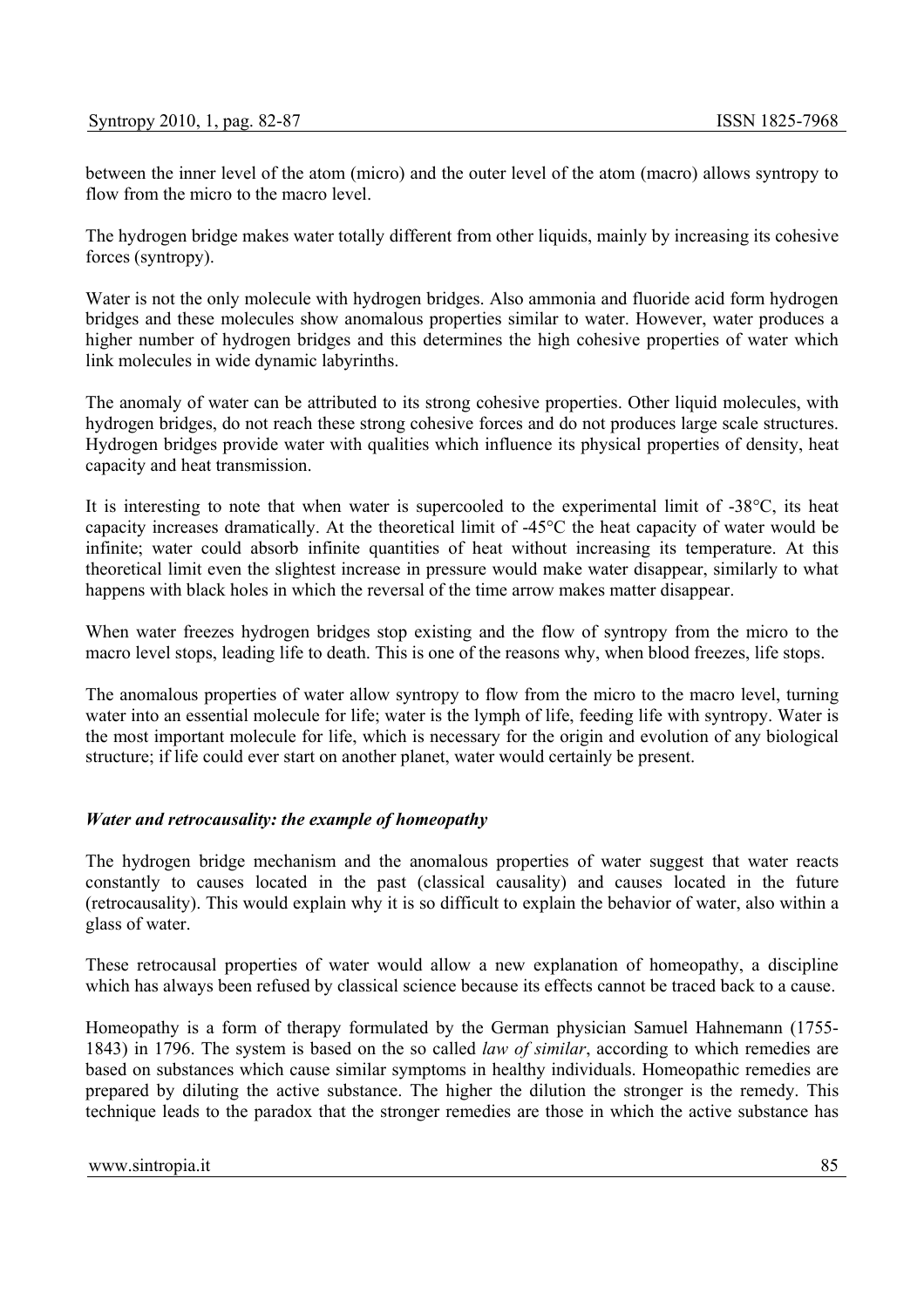been diluted to the point that it is practically impossible that a single molecule is still present in the remedy. Consequently, having removed the active substance, through dilution, classical science states that the effects which are observed are placebo effects and cannot be attributed to the efficacy of the remedy, since no molecule of the active substance is present.

The fact that homeopathic remedies are based on water suggests a new type of explanation based on retrocausal mechanisms. It is plausible that the active substance, once it is inserted in water, establishes retrocausal links, with causes located in the future. Removing the substance, thanks to dilution, the retrocausal links remain; however they are no longer bound to the active substance and are now free to act on other structures. Furthermore, as this mechanism is based on retrocausality, the substance which causes the symptoms in the future would eliminate them, healing in this way the subject.

Classical medicine refuses homeopathy altogether since its effects cannot be traced back to a cause, and because the cause (the active substance) is removed from the remedy thanks to dilution. However the therapeutic effects of homeopathy are strong and homoeopathists have been searching for a model which could allow an explanation. However, the searched for these explanation is made in the field of classical causality, such as the model of the memory of water, in which causality moves forwards, from the past to the future. These models have proved to be inadequate and have not explained the effects observed in the clinical practice of homeopathy.

The anomalous and syntropic properties of water suggest that it might be possible to fully understand the mechanism of homeopathy using retrocausal explanations, since water is essential for life and for the preparation of the homeopathic remedies.

# *Conclusions*

Similarly to what Chris King (1986) and Luigi Fantappiè (1942) state for living systems, it might be possible to imagine water in a supercausal state which would force its molecules into a state of choice between information which comes from the past and information which comes from the future. As a consequence of this constant state of choice, water would show non-deterministic *chaotic* properties and it would therefore be difficult to forecast its behavior.

In 1963 the meteorologist Lorenz discovered the existence of chaotic systems which react, in each point of their states, to small variations. Studying, for example, a simple mathematical model of meteorological phenomena, Lorenz found that a small perturbation could generate a chaotic state which would amplify, making weather forecasting impossible (Lorenz, 1963). Analysing these unforeseeable events, Lorenz found the existence of an attractor which he named the "chaotic attractor of Lorenz". This attractor causes microscopic perturbations to be amplified, and interfere with the macroscopic behaviour of the system. Lorenz described this situation with the words: "*The flap of a butterfly's wings in Brazil can set off a tornado in Texas*".

When attractors (syntropy) are inserted in chaotic systems, complex and ordered structures are generated: the fractal structures discovered by Mandelbrot. Fractals resemble in many ways the structures of life and probably guide the growth and evolution of living systems. Most likely, the